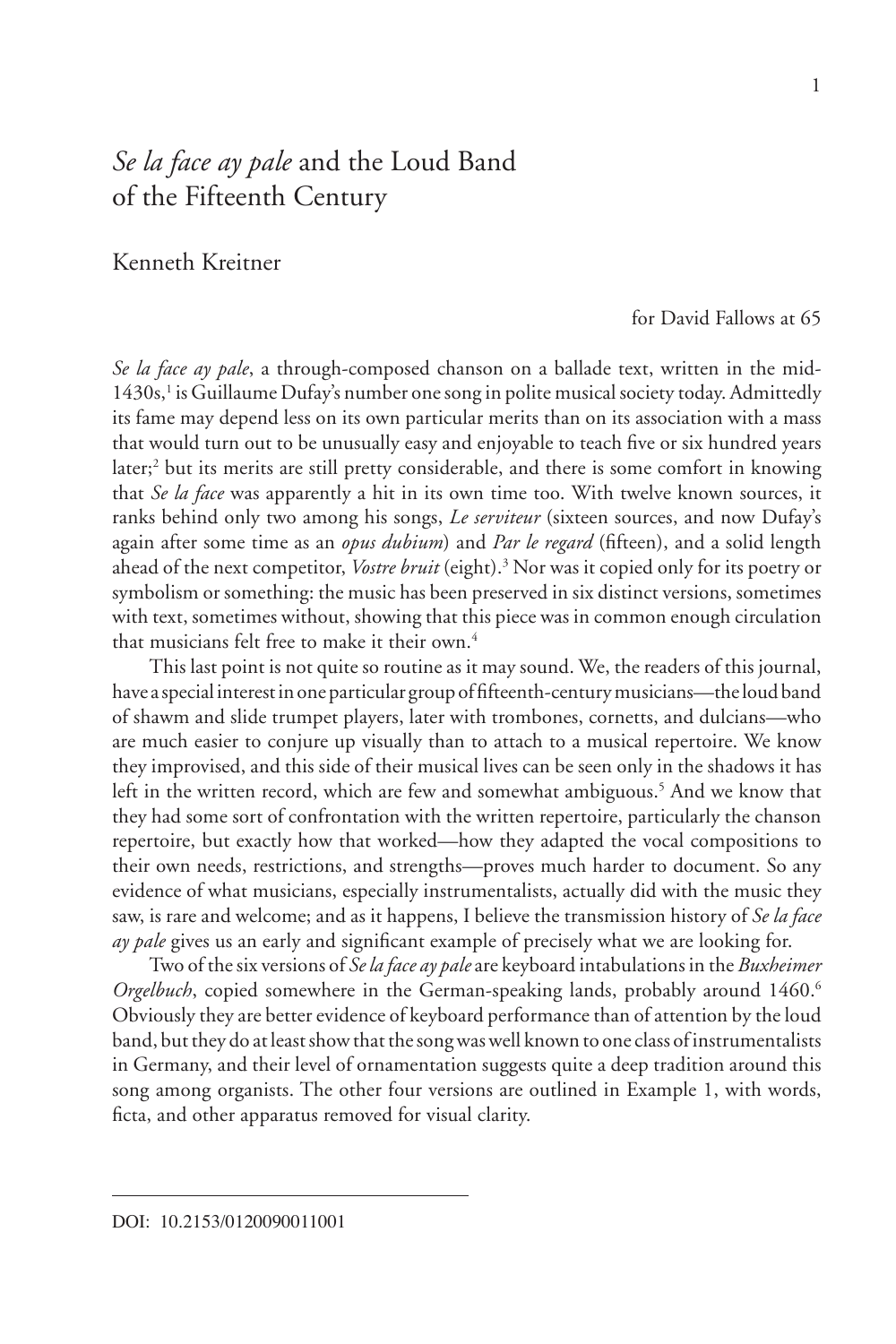Example 1. Dufay, *Se la face ay pale*, 4 versions



**Example 1:** Dufay, *Se la face ay pale*, 4 versions (words, ficta, and apparatus omitted).

The top three staves are taken from Oxford 213, probably the earliest source (this section copied in the mid-1430s) and still the gold standard, which has been used for most modern editions, including the *Opera omnia*. 7 If you carry a version of the song around in your mind's eye and ear, this is probably it, and rightly so: it is doubtless the original, written, as I say, in the 1430s, and this form—with a few little variants of course—was evidently the most popular in the fifteenth century as well. We know it also from Stanley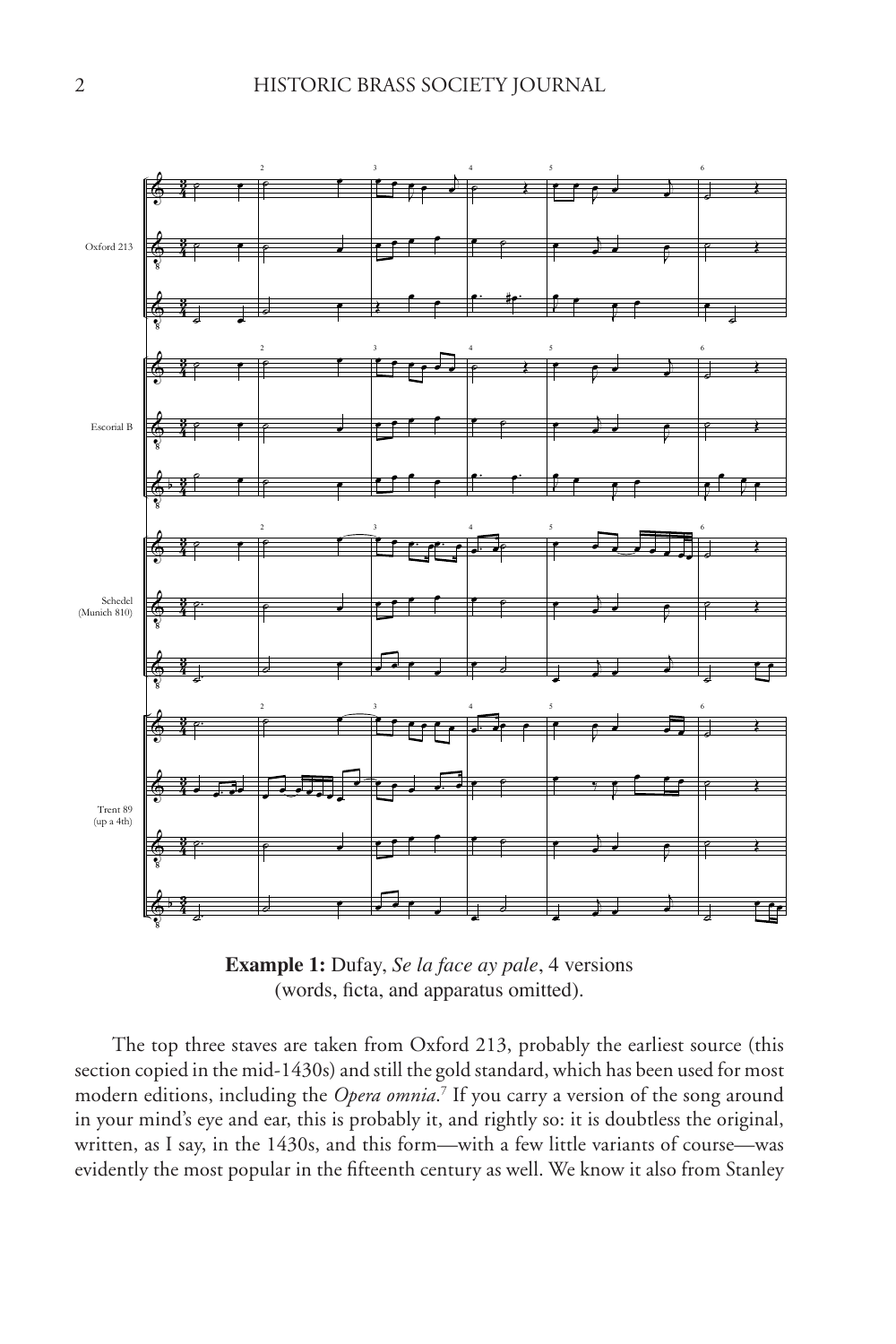Boorman's bifolium (Veneto, 1430s), from the burnt-up Strasbourg C.22 (Basel? after ca. 1435), from Vatican 1411 (Italy, 1440s, in black notation), from the Laborde and Wolfenbüttel chansonniers (Loire valley, ca. 1465 and ca. 1467), and from Pavia 362 (Italy, ca. 1474).<sup>8</sup> I have only one thing to add at this point, namely that the familiar texting, with the superius and tenor given full text, is found only in Oxford 213; in Strasbourg it evidently had incipits only, and in all others it is texted in just the top voice, as most chansons were in the middle and latter part of the century.9 This, then, is the "real" *Se la face ay pale*.

Below it is a version that is preserved only in Escorial B, copied in Italy, possibly in the 1450s.10 The superius and tenor of this version are trivially different from those in Oxford 213, but the bass (as I shall call it—strictly speaking, the contratenor bassus) is new, or somewhat new. The Escorial and Oxford basses are very different at the beginning, but they come together in bar 3, then drift apart again in bar 6, then back together, sort of, at bar 11, and apart at bar 13, and continuing basically apart for the rest of the piece, but with frequent little references to the original; clearly whoever made up the new voice knew the old one. I see three patterns: first, that the Escorial B version tends to paper over some of the emptier cadences of the original, for example in bars 6 and 10; second, that it is in general more ornamented and rhythmically active (see for example mm. 11–13 and 19ff—Oxford 213 doesn't have a single semiminim [= sixteenth note as edited] in the entire thirty bars); and third, that Escorial compacts the range of the part considerably. The Oxford version, as you know if you have tried to sing it, goes up to a high A and down to a low C; the Escorial, from the same A down only to a G. This bass appears, as I say, only in this one source, and all three voices have text incipits only —a state of affairs unusual (though not unprecedented) in Escorial B and thereby possibly significant.<sup>11</sup>

The third version is from the Schedel Liederbuch, copied by Dr. Hartmann Schedel in Germany in the 1450s and early 1460s.<sup>12</sup> Here, the superius and tenor are again quite close to the original (apart from a little ornamental orgy in mm. 2–5), but the bass is completely new. Its tessitura, like Escorial's, is more compact than that of Dufay's original bass, but is squashed down rather than up: it goes basically from middle C down to the octave below, with one short excursion (starting in m. 11) up to an F. This version, too, is essentially textless—the superius has an incipit and the other lines, nothing—which may be less diagnostic since this is a German quasi-pedagogical source and just about all its French music is presented that way,<sup>13</sup> but I do notice one little detail: the first note in the tenor (and the bass too for that matter) is a dotted half, not a half followed by a quarter, and thus was not meant to be sung on the words "Se la."14

And our bottom specimen is the last item in Trent 89, copied in the early 1460s, probably in Trent;<sup>15</sup> it was edited separately among the *opera dubia* in the collected works.<sup>16</sup> It is in four voices, not three, and is written a fourth below all the others, with a very unusual sharp in the key signature; I have transposed it back up in the example for ease of comparison. It too has incipits only.

The tenor of the Trent version is, apart from the rhythm of the first note, all but identical to that of the original. The superius looks quite different from Oxford's at first,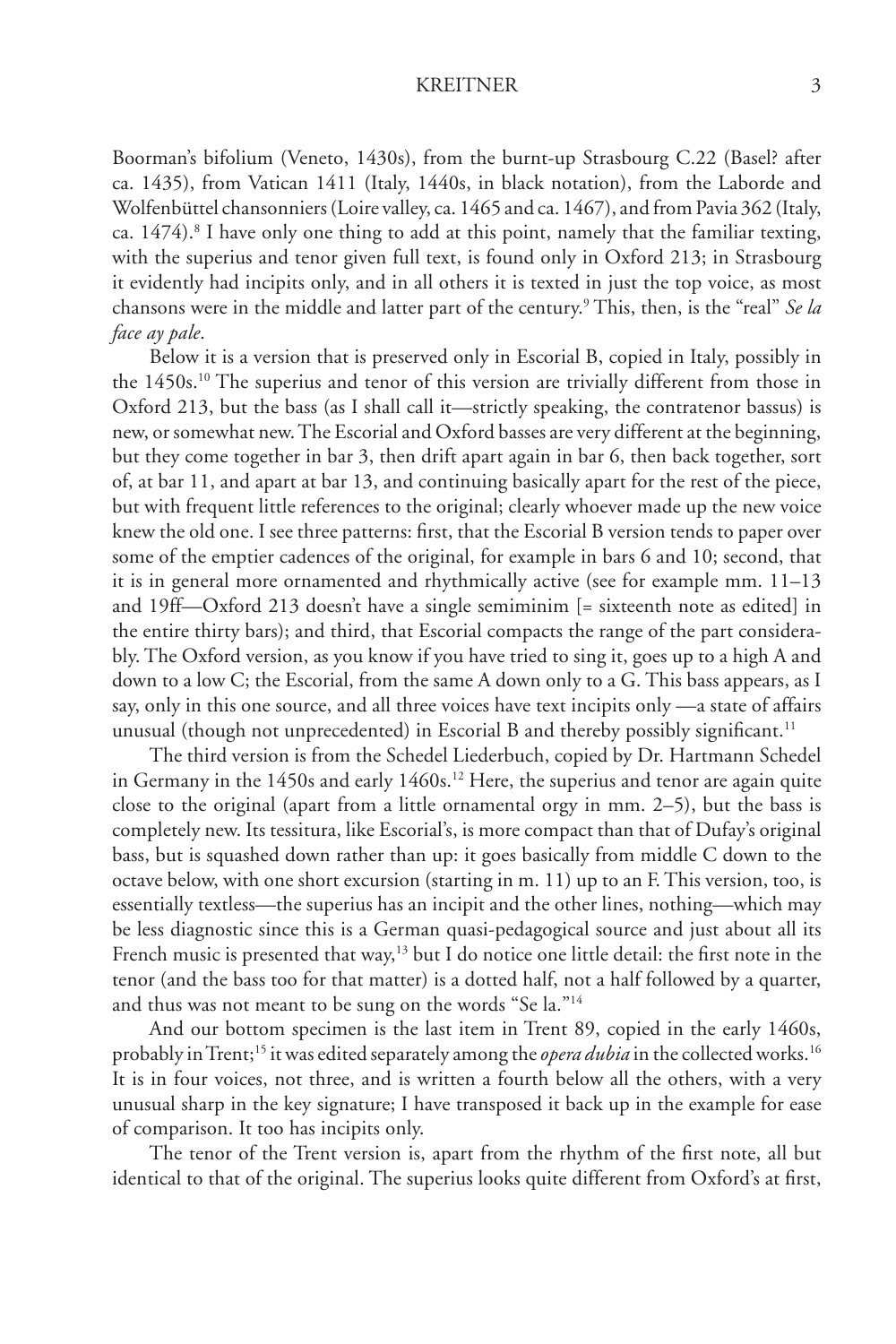but a moment's study shows that it is really not: for the first six bars it is a more or less heavily ornamented version of the original, then for 7 through 10 a little less, and from 11 on the differences are trivial. The bass in Trent is derived from, not the Oxford bass, but the Schedel bass: they start out alike, drift apart around m. 12, and come back together four bars later. And Trent has a new alto, very active and jazzy, and especially so when the other voices are still, as at the beginning and at the seams between phrases (m. 10). It several times (e.g., mm. 4–6) rises above the superius, confounding our figure-ground perception and seeming to become the melody for awhile before darting back under cover.

David Fallows has called the new voice(s) "magnificent,"<sup>17</sup> and many early brass enthusiasts who have heard, for example, David Munrow's recording from 1974 will sympathize.<sup>18</sup> I love this piece too, but more to the point for the present, it is actually something extremely valuable. The Trent 89 version of *Se la face ay pale* is, I submit, an unambiguous case of an artistically-conceived arrangement, in our modern sense, of a courtly song for instrumental ensemble, played well before the composer's death and within the geographical mainstream. I say it is instrumental because it is not only textless but, at least for the first few bars, unsingable on the text, and because someone has been at pains to adjust its written pitch level very precisely indeed: transposition down to F instead of G, with a  $\flat$  in the signature rather than a  $\sharp$ , would surely have accomplished the same purpose for singers and would have been more acceptable under the rules of *musica ficta*. (More on this presently.) And I call it an arrangement because you really can feel it pulling at your expectations and knowledge of the song. The changes of rhythm at the beginning mean that it takes several seconds, and a pleasurable gradual dawning, before you recognize it as *Se la face* at all; the ornamentation of the superius, plus the altus rising above it every so often and sinking back down, creates a sort of alternation, in the first half, between Dufay's old vision and the new one (an effect that could be underlined by the use of different instruments for these crossing voices); both of the new voices tend to soften the phrasey homophony of the original in favor of a more seamless texture; and the welter of broken triads at the end, impressive enough in three parts, is even more spectacular in four.

To repeat, and perhaps to belabor the obvious: the presence of text in this piece in Oxford 213 etc. shows that *Se la face ay pale* was written to be sung, but the eccentric transposition and the untextability of the opening in the Trent 89 version are all the proof I need to say that that particular version is an instrumental ensemble arrangement, made during Dufay's lifetime. And if you accept this, then it is fair to wonder about the Escorial B and Schedel versions too. Neither one, remember, is texted in its source, which proves nothing by itself but at least sets them further apart from the tradition of the original. Both do register as somewhat fancier versions of the original, with more notes overall and lots of little changes that have the look of performerly embellishments (see, for example, mm 2–6 of the superius of Schedel, or mm. 11–12 of the Escorial bass). Now I realize performerly does not automatically equal instrumental: there are plenty of reasons why singers too might want to dress a piece up a little as fashion moved forward over the years, and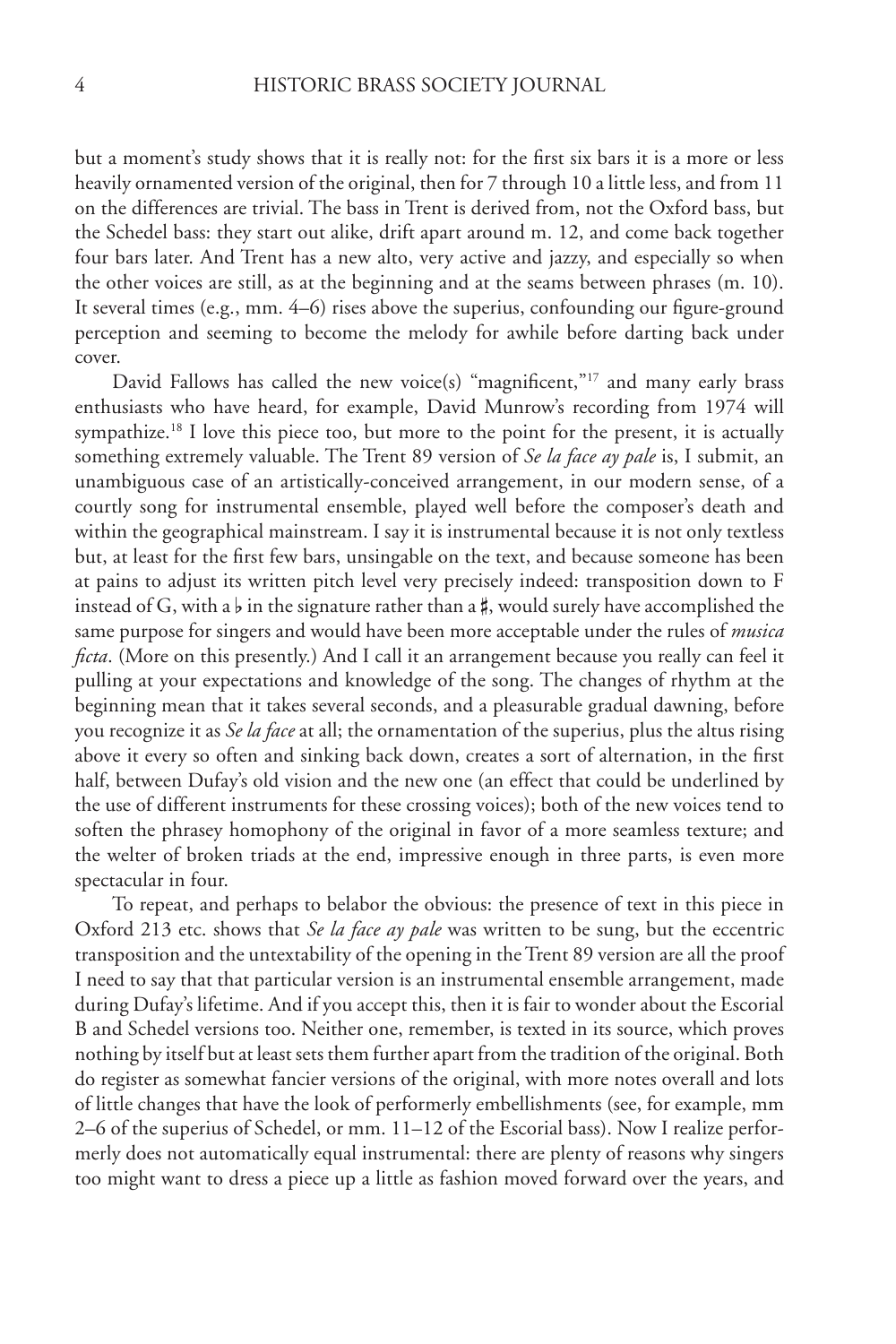plenty of evidence that they did.19 And some of the changes can indeed be well understood as adaptations to a newer style, for instance in m. 6, where all the later versions work to propel the music forward rather than letting it bog down a bit at the end of a phrase. Yet I do, in the end, believe that both of these versions also originated among instrumental musicians, and what convinces me is their bass lines. In the case of Escorial, the bass is not altogether new but adapts Dufay's original in a way that deliberately narrows its range—a more urgent concern for wind players, especially shawm players, than for singers<sup>20</sup>—and in the bass of Schedel, not only is the range truncated, but the new part is shared with the version in Trent that we know was instrumental.

Saying that these three versions of *Se la face* were made for, or by, an instrumental ensemble is one thing; stating unequivocally that it was a loud band is another step altogether, and one that is currently impossible to take. Much less is known about the soft band in Dufay's time, and the number of variables, uncertainties, and imponderables is at the moment staggering.21 It is a fascinating question, but need not detain us here; if our immediate interest is in what loud bands did when confronted with a courtly chanson, then we care what any band did with *Se la face ay pale*. And I believe the arrangements, if I may call them that, of this song allow a few observations.

First, that the pitch level was negotiable. This might seem to stand to reason, but there is a bit more to it than that. The relationship of written and performing pitch in centuries past is a matter of perpetual debate,<sup>22</sup> but here, in the case of the four-part version, we are talking about an alteration of the written pitch itself, and a very strange one from (in our terms) C major down to G major. I may not have sufficiently emphasized the rarity of sharp key signatures in the fifteenth century; but for example, among the almost 1600 items in Trent 87–92, this is the only such signature to be found.<sup>23</sup> So clearly there was some practical need to violate the strong customs of notation, and it must have had something to do with the technique of some instrument or other, or of some player's habits of fingering—or more neutrally, somebody's habits of translating written music into manipulation of an instrument. And here again we dash up to the edge of an abyss of ignorance; it is hard enough to establish the relation of notation and instrumental behavior for the sixteenth century, when we do have a few fingering charts and so forth to go on,<sup>24</sup> and all the worse here.<sup>25</sup> But the central point remains: pitch was negotiable, and even written pitch seems to have been worth overcoming some difficulties to negotiate.

Second, that there was a hierarchy among the voices of the original song. The tenor seems to have been all but untouchable: the only real variant I can see is Schedel's and Trent's change in the first measure from half-quarter to a dotted half, which, as I say, I take to be simply an artifact of not singing that part on the words "Se la." This stability supports what we already know about the priority of the tenor in fifteenth-century counterpoint generally; on a more immediate practical level, it may also reflect an ensemble practice born of years of improvising around a solid long-note tenor in, for example, a *basse danse*—it may have been important, or simply habitual, to preserve the tenor in unchanging, reliable form. The superius of the song is next in line: it is never altogether abandoned in any of these instrumental-ensemble settings, though it is freely ornamented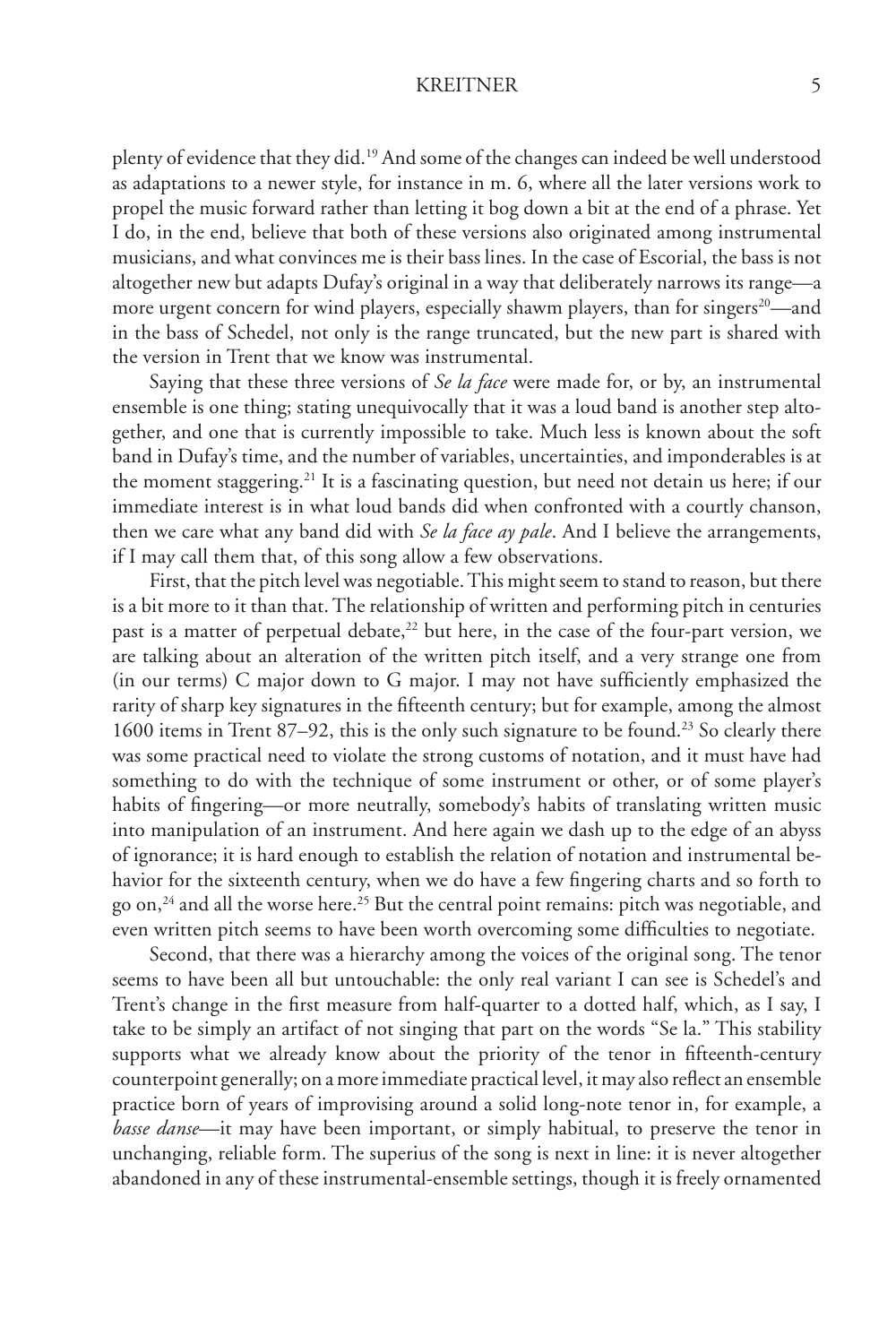in fairly elementary ways. Rhythmic figures originally built around text are simplified (e.g. m. 5, Escorial vs. Oxford); straight eighth-note figures are swung and syncopated (m. 9, Trent vs. Oxford); little *passaggi* are added in stereotyped situations (m. 5, Schedel vs. Oxford)—nothing dramatic, the sorts of things that musicians do all the time and that pepper the critical notes to editions of fifteenth-century music.<sup>26</sup> Certainly none of these ensemble versions comes anywhere near the extravagant level of ornamentation seen in the Buxheimer intabulations.<sup>27</sup> The contratenor bassus, as we have seen, is the most variable of all: in Escorial it is modified quite a bit, at least in part for reasons of range; in Schedel and Trent it is replaced wholesale. And of course in Trent that bass appears with a new alto—an early instance of a *si placet* part, though not marked as such.28 One thing we don't see is one voice (say, the tenor) used as cantus firmus to build essentially a new composition on, as Dufay himself does in the mass and as would become a flourishing art form nearer the end of the century.<sup>29</sup> Such cantus-firmus resettings are not unknown at this time, indeed can be found in some of the same manuscripts;30 but whether *Se la face* was never used that way, or whether this is just a random gap in the fossil record, I shall not venture.

Third, that here, as just about always, it would be good to have a more precise sense of chronology and geography. I arranged Example 1 from top to bottom in a sort of rhetorical order—moving from Oxford 213 to Escorial B to the Schedel Liederbuch to Trent 89 seemed like the easiest way to explain what I thought was going on—and only later did I realize that, at least within the degrees of precision that we can assign to some of these manuscripts, they turn out to be probably in chronological order as well. Again it is hard to be dogmatic in view of all the confounding factors of geography and manuscript assembly: none of these instrumental versions of *Se la face* is really typical of its source, and the sources are scattered rather widely. But such evidence as there is, suggests that the tradition of playing this song developed over time and kept up in little ways with changing styles in the 1450s and 1460s—which on reflection is no more than we should expect.

And fourth, a familiar but still necessary caution: that it is very hard to be sure when we are seeing polyphonic music arranged for instrumental ensemble. We all know that textless does not automatically mean instrumental, especially in chansons copied outside the French linguistic boundary; and as Lloyd Hibberd so elegantly showed more than sixty years ago, there is no reliable stylistic way to distinguish vocal from instrumental writing.<sup>31</sup> Were it not for the unusual transposition in Trent tipping me off, I might never have been started on this path, and it is fair then to wonder how many other specimens of instrumental arrangements are out there unrecognized. For a little later in the fifteenth century there are many more clues pointing to musical literacy among loud bands: if, for starters, the 123 compositions in Casanatense 2856 were indeed copied ca. 1480 for the *pifferi* of the Ferrarese court,<sup>32</sup> then we begin to be on solid ground—not to mention the other Italian sources of the 1480s and 1490s that Louise Litterick has suggested were copied for instrumentalists too,33 or for that matter perhaps even the *Odhecaton* and the rest of Petrucci's alphabet series of the early 1500s.<sup>34</sup> The various instrumental versions of *Se la face ay pale* give us a rare and fugitive glimpse of what was happening in the decades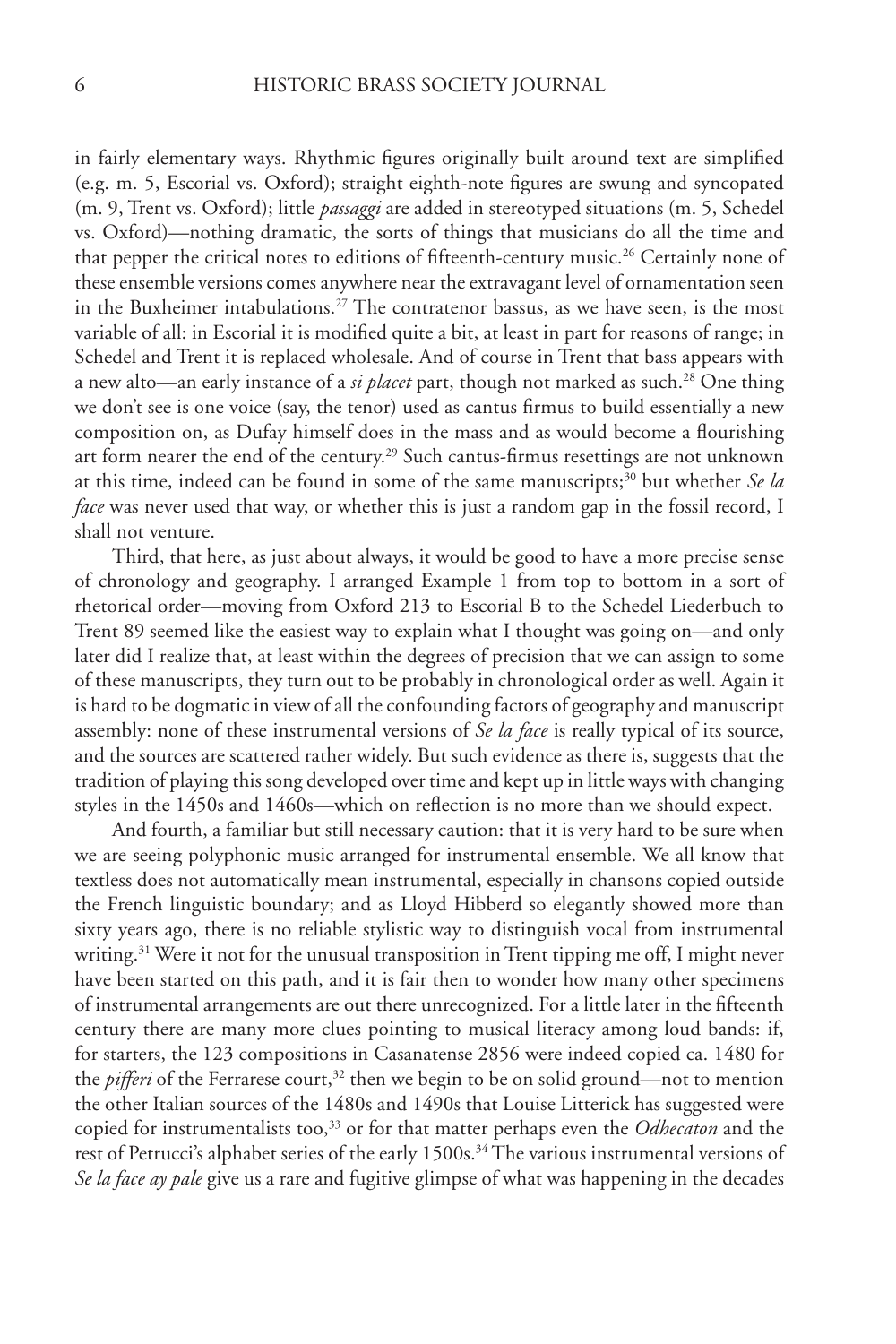before; and they seem to show a well-known song entering from the written tradition into the unwritten, surging around in there pretty freely for awhile, and coming back up into writing again in artistically different form—a process that involved literacy at both ends, and almost certainly concealed a lot of activity that didn't make it back out. And Fallows is right that the result in this case is pretty magnificent.

*Kenneth Kreitner is Benjamin W. Rawlins Professor of Musicology at the University of Memphis. He is the author of* Discoursing Sweet Music: Town Bands and Community Life in Turn-of-the-Century Pennsylvania *(Urbana: University of Illinois Press, 1990),* The Church Music of Fifteenth-Century Spain *(Woodbridge: Boydell, 2004), and articles in*  Early Music*,* Early Music History*,* Revista de Musicología*, and the* Journal of the Royal Musicological Association*. He has been known to play the baritone, alto horn, cornett, sackbut, and serpent.*

#### **NOTES**

<sup>1</sup> See for example David Fallows, *Dufay*, rev. edn. (London: Dent, 1987), 194–96.

2 Though on the possibility that the *Missa Se la face ay pale* was not all that popular in the fifteenth century, see Richard Sherr, "Thoughts on Some of the Masses in Vatican City, Biblioteca Apostolica Vaticana, MS Cappella Sistina 14 and Its Concordant Sources (or, Things Bonnie Wouldn't Let Me Publish)," in *Uno gentile et subtile ingenio: Studies in Renaissance Music in Honour of Bonnie J. Blackburn*, ed. M. Jennifer Bloxam, Gioia Filocamo, and Leofranc Holford-Strevens (Tournhout: Brepols, 2009), 319–33, especially 322–24.

3 Data assembled from David Fallows, *A Catalogue of Polyphonic Songs, 1415–1480* (Oxford: Oxford University Press, 1999); the numbers include duplicate copies in one manuscript, but exclude purely literary sources. I omit *Mon seul plaisir*, with fourteen sources, which is still in the Dufay collected works but is almost certainly by John Bedyngham; see David Fallows, "Words and Music in Two English Songs of the Mid-15th Century," *Early Music* 5 (1977): 38–43. 4

 For details on the sources, see especially Fallows, *Catalogue of Polyphonic Songs*, 362–63, and idem, *The Songs of Guillaume Dufay: Critical Commentary to the Revision of Corpus Mensurabilis Musicae*, ser. 1, vol. VI, Musicological Studies and Documents 47 (Neuhausen-Stuttgart: American Institute of Musicology and Hänssler-Verlag, 1995), 78–81. 5

<sup>5</sup> The classic effort is Keith Polk, "Flemish Wind Bands in the Late Middle Ages: A Study of Improvisatory Instrumental Practices" (PhD diss., University of California at Berkeley, 1969); some of this discussion has been updated in idem, *German Instrumental Music of the Late Middle Ages* (Cambridge: Cambridge University Press, 1992), ch. 7.

<sup>6</sup> Bertha Antonia Wallner, ed., *Das Buxheimer Orgelbuch*, 3 vols., Das Erbe Deutscher Musik 37–39 (Kassel: Bärenreiter, 1958–59), nos. 83 and 255. On the date, see for example Fallows, *Catalogue of Polyphonic Songs*, 9.

<sup>7</sup> Heinrich Besseler, ed., *Guillaume Dufay: Collected Works,* VI: *Cantiones*, rev. David Fallows, Corpus Mensurabilis Musicae I: 6 (Middleton, WI: American Institute of Musicology, 2006), 38 (no. 19). My edition is made from David Fallows, ed., *Oxford, Bodleian Library, MS. Canon. Misc. 213*, Late Medieval and Early Renaissance Music in Facsimile 1 (Chicago: University of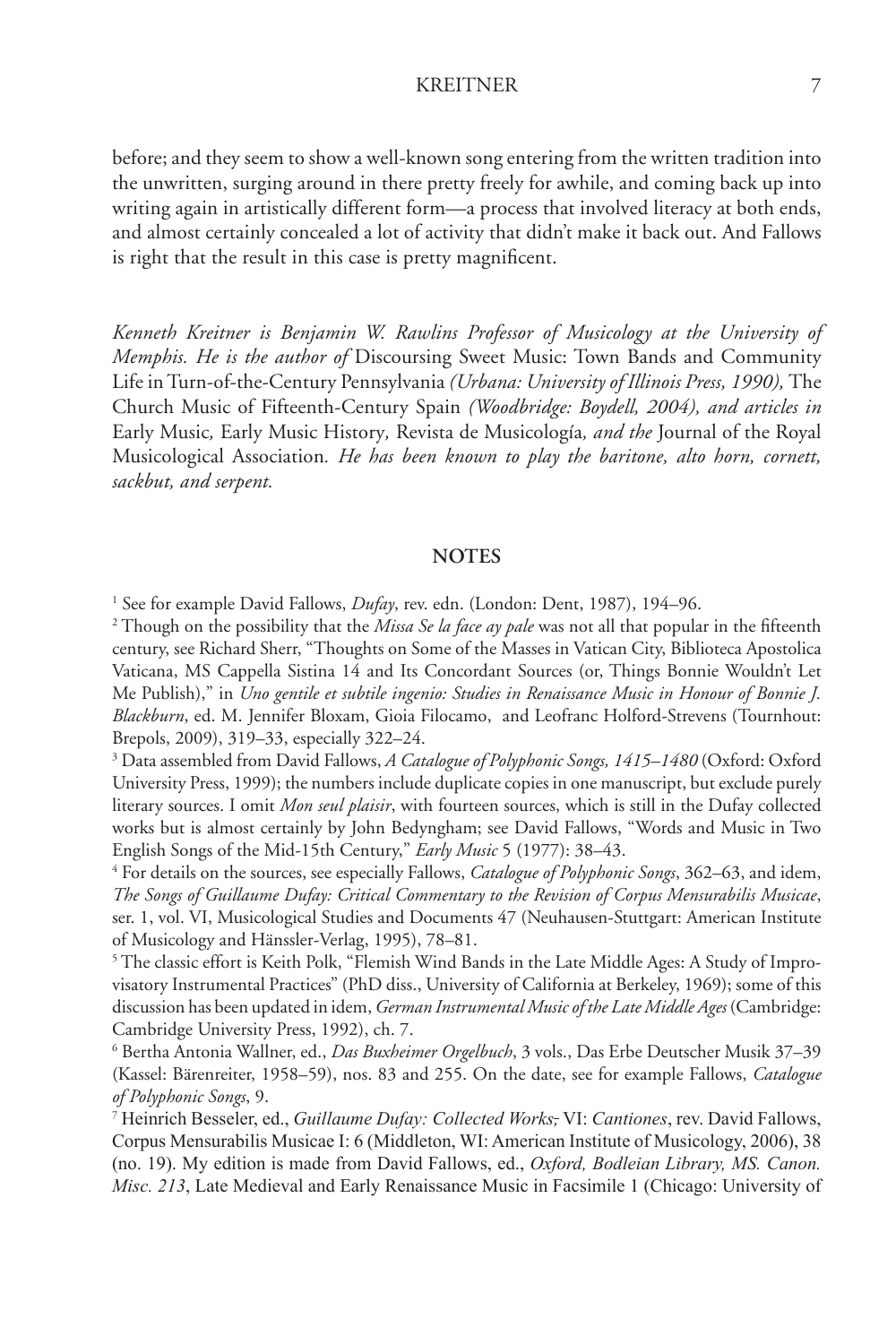Chicago Press, 1995), ff. 53v–54. I say "probably" the earliest after the assertion in Fallows, *Songs of Guillaume Dufay,* 79, that the Boorman bifolium may predate Oxford 213. On the dates of Oxford 213, see Fallows's facsimile edition and Fallows*, Catalogue of Polyphonic Songs*, 31; *Se la face* (ibid., 362–63) is in section III.

8 Manuscript dates and provenances summarized in Fallows, *Catalogue of Polyphonic Songs*, 30 (Boorman), 45 (Strasbourg), 42 (Vatican), 22 (Laborde), 51 (Wolfenbüttel), and 36 (Pavia); for these and all his manuscript descriptions, Fallows gives explanation and bibliography, which see for more details. The Strasbourg manuscript, as he explains, was inventoried and partially copied by Charles-Edmond-Henri de Coussemaker before the fire of 1870, so that we have a reasonable idea of its contents.

9 I have not yet seen a film of the Boorman fragment; Fallows's descriptions imply that it too has text only in the top voice.

10 On the date, see Fallows, *Catalogue of Polyphonic Songs*, 15–16. My edition is made from a film at the University of Illinois music library, aided by the edition in Martha K. Hanen, *The Chansonnier El Escorial IV.a.24,* 3 vols., Musicological Studies 36 (Henryville: Institute for Mediaeval Music, 1983), III: 469–71, commentary I: 60–61. The contratenor bassus is also published in the notes to the original *Opera omnia* edition, Besseler, ed., *Guillaume Dufay: Collected Works* VI: *Cantiones*, xxiv. See also Martin Kirnbauer's notes on the contra in *Hartmann Schedel und sein "Liederbuch": Studien zu einer Spätmittelalterlichen Musikhandschrift (Bayerische Staatsbibliothek München, Cgm 810) und ihrem Kontext* (Bern: Peter Lang, 2001), 173–79.<br><sup>11</sup> Of the 122 pieces inventoried by Hanen in *Chansonnier El Escorial IV.a.24*, I: 163–70, only nine

are textless (plus five others for which the superius part is lost or absent).

12 On the date and history of the manuscript, see Fallows, *Catalogue of Polyphonic Songs*, 42–43, and since then, Kirnbauer, *Hartmann Schedel und sein "Liederbuch."* The edition here is made after Bettina Wackernagel, ed., *Das Liederbuch des Dr. Hartmann Schedel: Faksimile*, Das Erbe Deutscher Musik 84 (Kassel: Bärenreiter, 1978), ff. 69v–70, incorporating corrections suggested by Fallows in *Songs of Guillaume Dufay*, 242; for another interpretation, differing in a few particulars, see Kirnbauer, *Hartmann Schedel und sein "Liederbuch,"* 311–13. (Kirnbauer also includes the Oxford 213 and EscB versions on pp. 307–10 and 314–16.)

13 On the meaning of textless pieces (including this one) in Schedel, see Polk, *German Instrumental Music*, 144–45.

<sup>14</sup> See also Kirnbauer, *Hartmann Schedel und sein "Liederbuch,*" 164–79.<br><sup>15</sup> On the date, see Fallows, *Catalogue of Polyphonic Songs*, 47.<br><sup>16</sup> It is number 87 in the edition (both Besseler's original and Fallows's re the facsimile in *Codex Tridentinus 87–[93]*, 7 vols. (Rome: Bibliopola, 1969–70), 2:424v–425, in consultation with the *Opera omnia.*

<sup>17</sup> Fallows, *Songs of Guillaume Dufay*, 241.<br><sup>18</sup> Early Music Consort of London, dir. David Munrow, *Music of Guillaume Dufay*, Seraphim S-60267 (1974).

<sup>19</sup> See for example Howard Mayer Brown, "Improvised Ornamentation in the Fifteenth-Century Chanson," *Quadrivium* 12 (1971): 238–58; and David Fallows, "Embellishment and Urtext in the Fifteenth-Century Song Repertories," *Basler Jahrbuch für historische Musikpraxis* 14 (1990): 59–85.<br><sup>20</sup> Truncations of range have often been adduced as evidence of wind-instrument adaptation, notably

in the literature surrounding Casanatense 2856: see Lewis Lockwood, *Music in Renaissance Ferrara, 1400–1415: The Creation of a Musical Center in the Fifteenth Century* (Cambridge: Harvard University Press, 1984), 270–71. For a more recent view, also incorporating Segovia s.s., Augsburg 142a, and the Glogauer Liederbuch, see Jon Banks, *The Instrumental Consort Repertory of the Late Fifteenth*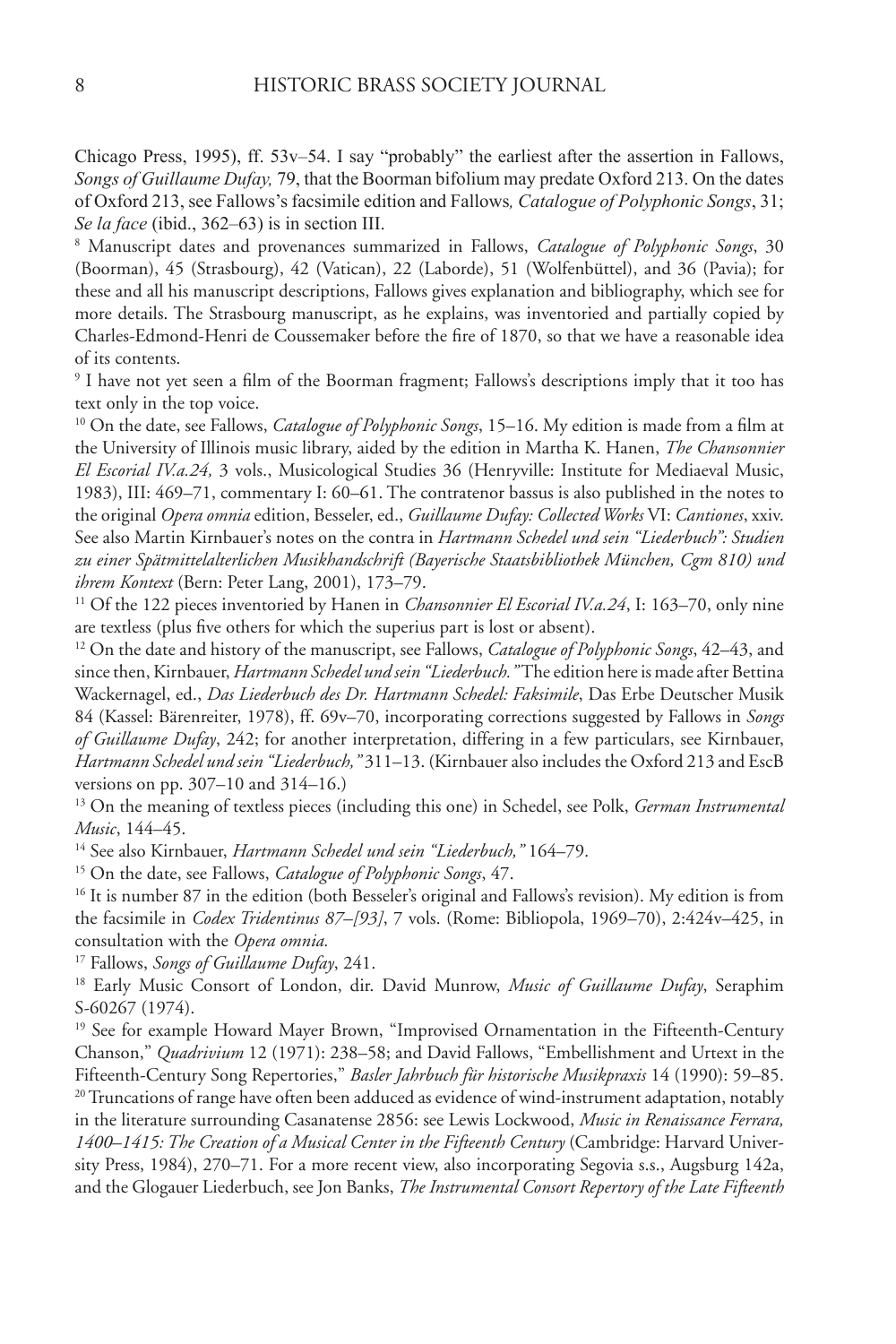*Century* (Aldershot: Ashgate, 2006), especially 39–40 and 148–55. 21 See for example Polk, *German Instrumental Music*, ch. 2; for my own previous discussion, see Kenneth Kreitner, "Bad News, or Not: Thoughts on Renaissance Performance Practice," *Early Music* 26 (1998): 323–33, especially 329–30.

 $22$  The most recent and comprehensive survey of this issue through the centuries is Bruce Haynes, *A History of Performing Pitch: The Story of "A"* (Lanham, MD: Scarecrow, 2002); my previous essay on the subject for the Renaissance in particular is Kenneth Kreitner, "Renaissance Pitch," in *Companion to Medieval and Renaissance Music*, ed. Tess Knighton and David Fallows (London: Dent, 1992), 275–83.

23 See the thematic catalogue in Guido Adler and Oswald Koller, eds., *Sechs Trienter Codices: Geistliche und weltliche Kompositionen des XV. Jhs.*, Denkmäler der Tonkunst in Österreich 15–16 (Graz: Akademische Druck- u. Verlagsanstalt, 1959, originally published in Vienna in 1900), 31–80; *Se la face* is number 778. Number 1070, an anonymous textless 3-ex-2 canon, appears to have a G# in the signature, but this is part of the canon and not a genuine #.

<sup>24</sup> See for example Howard Mayer Brown, "Notes (and Transposing Notes) on the Transverse Flute in the Early Sixteenth Century," *Journal of the American Musical Instrument Society* 12 (1986): 5–39. 25 My thinking on this subject has been much enriched by a long correspondence with Herbert

Myers, whose own thoughts on the various versions of *Se la face* and their possible instrumentations well deserve an article of their own; for now, suffice it to say that he finds loud bands or recorder ensembles a possibility for all four, but believes the Trent version would require two treble shawms, tenor (in modern terms, alto) shawm, and trombone, which does seem to have been a common, even if perhaps non-standard, loud-band instrumentation by the time it was written: see for example Patrick Tröster, *Das Alta-Ensemble und seine Instrumente von der Spätgotik bis zur Hochrenaissance (1300–1550)* (Tübingen: Medien Verlag Köhler, 2001). But Myers also points out (a) that the exact ranges of the various shawms in Dufay's time are not now and probably never will be known; (b) that the disposition of those sizes in the *alta cappella* was presumably somewhat variable; (c) that our understanding of their conventions of (in our terms) transposition is very imperfect; and (d) that the capabilities of the slide trumpet, and later (but when exactly?) the early trombone, are understood no better—all of which nurtures my natural reluctance to pontificate.

26 For a useful comparison, see the versions of Binchois's *Jamais tant* in Fallows, "Embellishment and Urtext," 63–66, which is, however, texted in both of the sources (and in which, Fallows shows, the ornaments appear to be Binchois's own).

27 See note 6 above.

<sup>28</sup> *Se la face* is mentioned in Stephen Daniel Self, "The *Si placet* Voice: An Historical and Analytical Study" (Ph.D. diss., Ohio State University, 1990), 158–59, in a table of "Works Created Before 1470 Transmitted in Variant Voices," but is not otherwise identified as part of the *si placet* repertoire; see also the introduction to Stephen Self, ed., *The* Si placet *Repertoire of 1480-1530*, Recent Researches in the Music of the Renaissance 106 (Madison: A-R Editions, 1996).

<sup>29</sup> See for example Honey Meconi, "Art-Song Reworkings: An Overview," *Journal of the Royal Musical Association* 119 (1994): 1–42.

30 Ibid., especially 6–16.

31 Lloyd Hibberd, "On 'Instrumental Style' in Early Melody," *Musical Quarterly* 32 (1946): 107–30.

32 Fallows, *Catalogue of Polyphonic Songs*, 39–40; Lockwood, *Music in Renaissance Ferrara*, ch. 26; idem, ed., *A Ferrarese Chansonnier: Roma, Biblioteca Casanatense 2856: "Canzoniere di Isabella d'Este*" (Lucca: Lim, 2002). For recent dissenting views, see Joshua Rifkin, "Munich, Milan, and a Marian